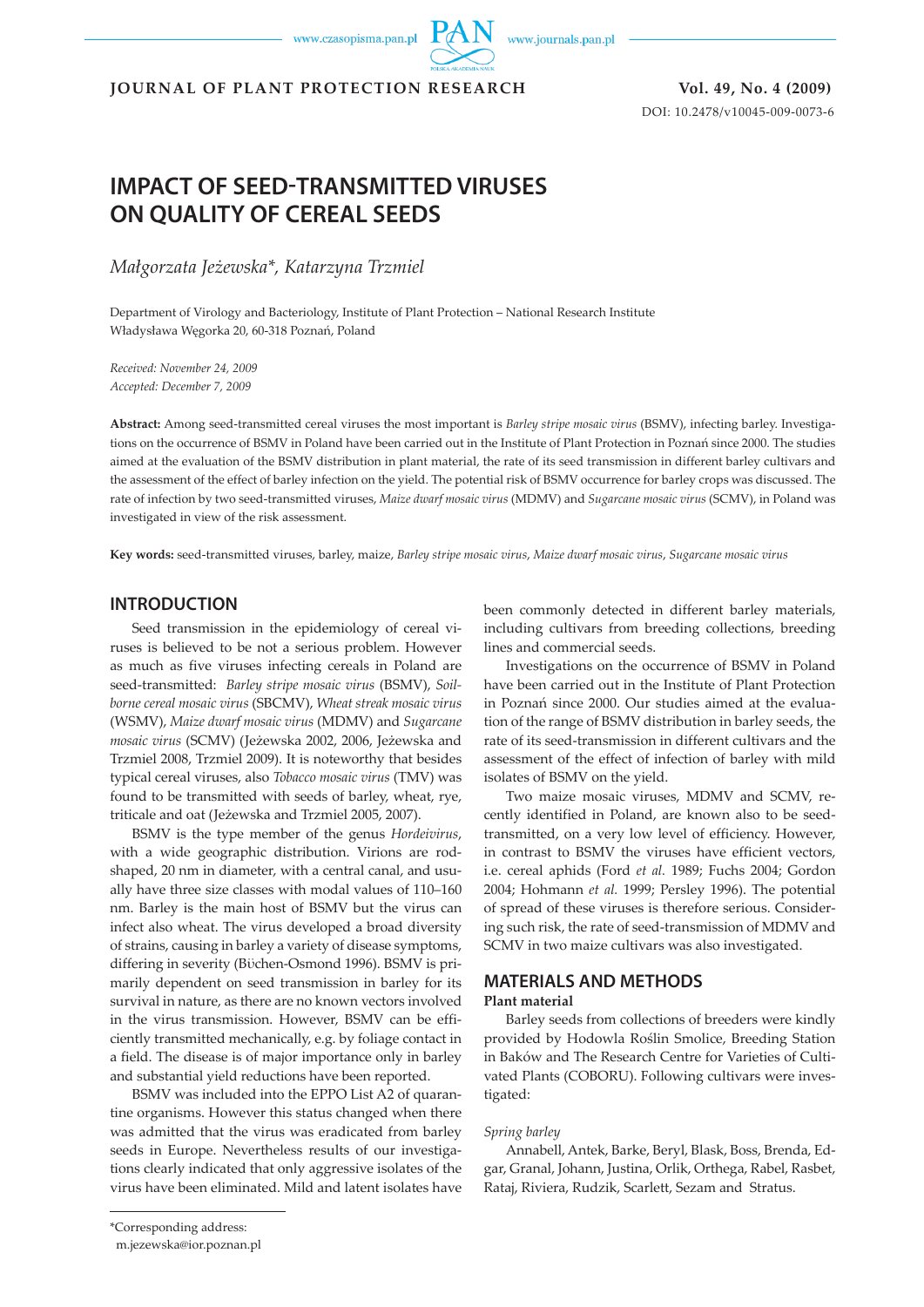#### *Winter barley*

Bartosz, Bażant, Bursztyn, Epoque, Fridericus, Gil, Gregor, Horus, Karakan, Kos, Kroton, Lomerit, Maybrit, Merlot, Nickela, Rosita, Tiffany, Tramp and Traminer.

In total 38 barley cultivars were analysed.

Commercial barley seeds originated from Seed Centres in different regions of Poland.

The following barley cultivars were investigated for BSMV seed transmission rate: Annabell, Antek, Blask, Justina, Nagradowicki and Refren. Seeds were collected from plants infected by the virus. The infection was confirmed by ELISA test.

Seeds of maize were provided by Syngenta (cv. Arobase) and by Hodowla Roślin Smolice (Blask).

#### **Virus detection**

For virus detection ELISA test was used (Clark and Adams 1977). The indirect variant of the assay, including universal anti-rabbit IgG – alkaline phosphatase conjugate (Sigma-Aldrich Chemie, Germany) was applied. Our own immunoglobulins (IgG) were used, produced on the basis of purified virus preparations of BSMV, MDMV and SCMV, respectively. The worked out procedure of BSMV, MDMV and SCMV diagnostics in seeds consisted of indirect virus detection in young seedlings grown from tested seeds.

#### **Effect of BSMV infection on the yield of barley**

Field plot experiment was carried out in 2009 in the Institute of Plant Protection in Poznań. Two spring barley cultivars, Justina and Nagradowicki, were used. Seedlings grown from seeds collected from plants infected with BSMV were tested for the virus presence. Each cultivar was represented by equal number of healthy and BSMV-infected plants. In the case of cv. Justina this number was 77 and for cv. Nagradowicki – 89. In the experiment standard measures and plant protection conditions were applied.

### **Evaluation of the seed transmission rate of BSMV, MDMV and SCMV**

Seeds originated from virus-infected plants were assayed indirectly, as described above, for the virus presence by ELISA test. Barley plants were BSMV-infected from seeds and maize plants mechanically infected with mosaic viruses, MDMV and SCMV.

### **RESULTS AND DISCUSSION**

#### **Detection of BSMV in breeding and commercial barley cultivars**

The occurrence of BSMV in barley seeds was studied in cultivars from breeder's collections and in commercial seed stocks.

Results of the virus detection in 40 cultivars obtained from breeders are presented in table 1. Investigations were carried out in 2000–2008. BSMV was found in 24 cultivars:

| Cultivar        | Number of<br>seeds tested       |                  | Percentage of<br>infected seeds |  |  |
|-----------------|---------------------------------|------------------|---------------------------------|--|--|
|                 | infected seeds<br>Spring barley |                  |                                 |  |  |
| Annabell<br>200 |                                 | 17               | 8.5                             |  |  |
| Antek           | 100                             | 3                | 3.0                             |  |  |
| Barke<br>100    |                                 | $\mathbf{1}$     | 1.0                             |  |  |
| Beryl           | 100                             | 0                | $\boldsymbol{0}$                |  |  |
| <b>Blask</b>    | 100                             | $\mathbf{1}$     | 1.0                             |  |  |
| <b>Boss</b>     | 100                             | $\overline{2}$   | 2.0                             |  |  |
| <b>Brenda</b>   | 100                             | $\boldsymbol{0}$ | $\boldsymbol{0}$                |  |  |
| Edgar           | 100                             | $\overline{0}$   | $\overline{0}$                  |  |  |
| Granal          | 100                             | $\boldsymbol{0}$ | $\boldsymbol{0}$                |  |  |
| Johann          | 100                             | $\overline{0}$   | $\boldsymbol{0}$                |  |  |
| Justina         | 100                             | $\boldsymbol{0}$ | $\boldsymbol{0}$                |  |  |
| Orlik           | 100                             | 0                | $\overline{0}$                  |  |  |
| Orthega         | 100                             | 0                | $\boldsymbol{0}$                |  |  |
| Rabel           | 100                             | $\boldsymbol{0}$ | $\boldsymbol{0}$                |  |  |
| Rasbet          | 100                             | $\boldsymbol{0}$ | $\boldsymbol{0}$                |  |  |
| Rataj           | 100                             | 0                | $\boldsymbol{0}$                |  |  |
| Riviera         | 100                             |                  | $\boldsymbol{0}$                |  |  |
| Rudzik          | 100                             |                  | $\boldsymbol{0}$                |  |  |
| Scarlett        | 110                             |                  | 10.0                            |  |  |
| Sezam           | 100                             | $\overline{0}$   | $\boldsymbol{0}$                |  |  |
| Stratus         | 110                             | 15               | 13.6                            |  |  |
|                 |                                 | Winter barley    |                                 |  |  |
| Bartosz         | 288                             | 11               | 3.8                             |  |  |
| Bażant          | 288                             | $\overline{2}$   | 0.7                             |  |  |
| Bursztyn        | 288                             | 7                | 2.4                             |  |  |
| Epoque          | 420                             | 29               | 6.9                             |  |  |
| Fridericus      | 288                             | 1                | 0.4                             |  |  |
| Gil             | 288                             | 13               | 4.5                             |  |  |
| Gregor          | 100                             |                  | 3.0                             |  |  |
| Horus           | 288                             | 8                | 2.8                             |  |  |
| Karakan         | 288                             | 3                | 1.0                             |  |  |
| Kos             | 100                             | 3                | 3.0                             |  |  |
| Kroton          | 100                             |                  | 2.0                             |  |  |
| Lomerit         | 288                             | 21               | 7.3                             |  |  |
| Maybrit         | 576                             |                  | 8.0                             |  |  |
| Merlot          | 288                             | $\boldsymbol{0}$ | $\boldsymbol{0}$                |  |  |
| Nickela         | 288                             | 8                | 2.8                             |  |  |
| Rosita          | 288                             | $\boldsymbol{0}$ | $\boldsymbol{0}$                |  |  |
| Tiffany         | 100                             | 5                | 5.0                             |  |  |
| Tramp           | 100                             | $\mathbf{1}$     | $1.0\,$                         |  |  |
| Traminer        | 288                             | 24               | 8.3                             |  |  |

Table 1. Detection of *Barley stripe mosaic virus* in barley seeds – cultivars from breeding collections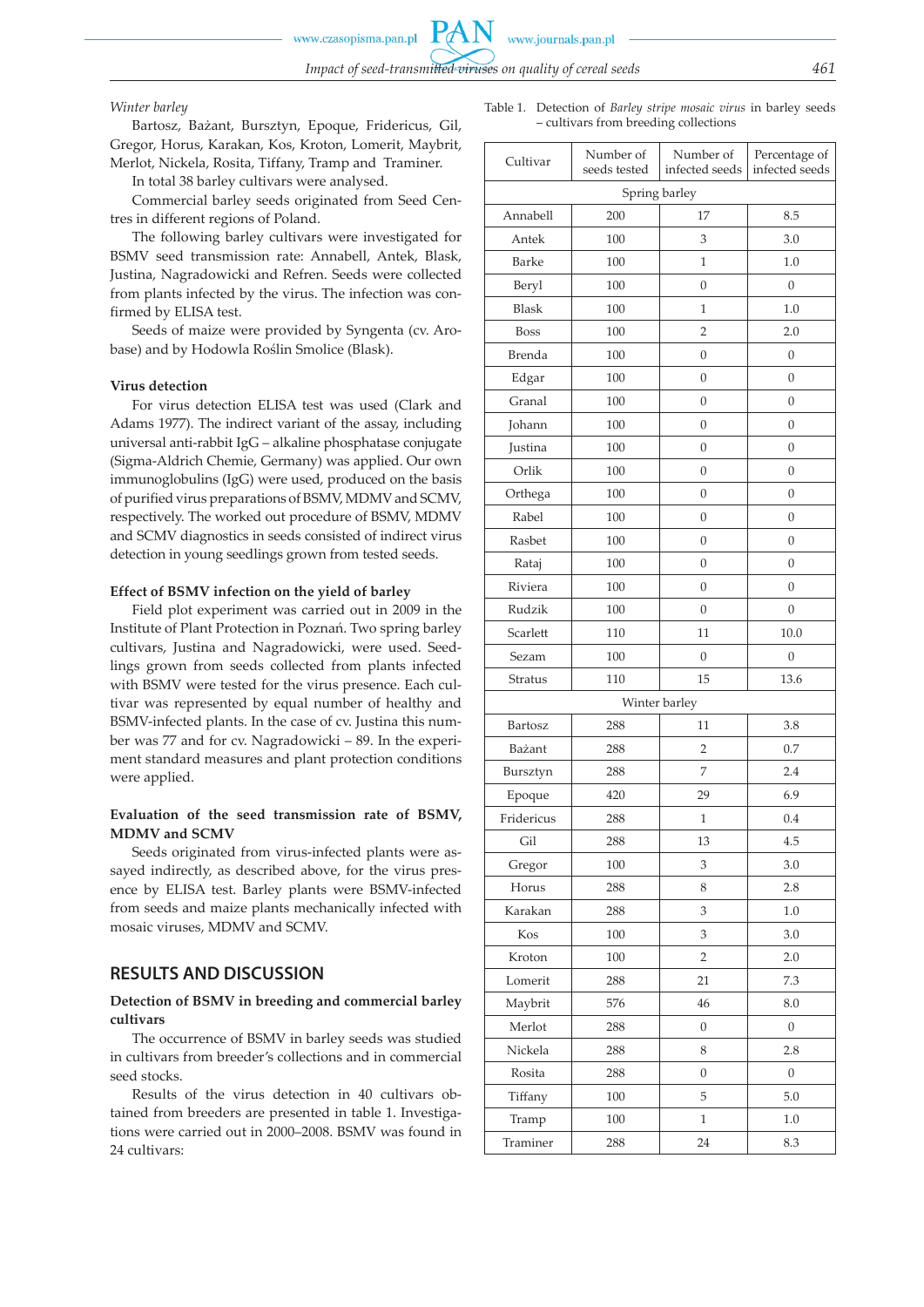*spring barley*: Annabell, Antek, Barke, Blask, Boss, Scarlett, Stratus

*winter barley*: Bartosz, Bażant, Bursztyn, Epoque, Fridericus, Gil, Gregor, Horus, Karakan, Kos, Lomerit, Maybrit, Nickela, Tiffany, Tramp, Traminer.

In total, 237 barley seeds out of 7 172 tested were proved to be virus-infected (3.3%). The highest percentage of seeds infected with BSMV was found in cv. Stratus (13.6%), Scarlett (10.0%), Annabell (8.5%), Traminer (8.3%) and Maybrit (8.0%). In all cases only mild or latent BSMV isolates were found. The virus was not detected in following cultivars: Beryl, Brenda, Edgar, Granal, Johann, Justina, Orlik, Orthega, Rabel, Rasbet, Rataj, Riviera, Rudzik, Sezam, Merlot and Rosita.

Table 2 presents results of screening tests of commercial seeds. The most serious case was recognised in 2001 in cv. Kos. It was the only case where BSMV infection resulted in severe plant symptoms and important crop losses. Other BSMV isolates detected in seeds were mild or latent.

Table 2. Detection of *Barley stripe mosaic virus* in barley seeds – commercial cultivars

| Year | Cultivar     | Number of       |                   |                            |
|------|--------------|-----------------|-------------------|----------------------------|
|      |              | seeds<br>tested | infected<br>seeds | Percentage<br>of infection |
|      | Kos          | 30              | 18                | 60                         |
|      | Lot          | 100             | $\overline{0}$    | $\theta$                   |
| 2001 | Nagrad       | 100             | $\overline{0}$    | $\mathbf{0}$               |
|      | Rodion       | 100             | $\overline{0}$    | $\mathbf{0}$               |
| 2006 | Lomerit      | 250             | 7                 | 2.8                        |
|      | Tiffany      | 668             | 8                 | 1.2                        |
| 2007 | Lomerit      | 192             | 6                 | 3.1                        |
|      | Tiffany      | 192             | 11                | 5.7                        |
|      | Antek        | 288             | 10                | 3.5                        |
| 2008 | Justina      | 288             | 23                | 8.0                        |
|      | Nagradowicki | 288             | 3                 | 1.0                        |
|      | Refren       | 288             | 22                | 7.6                        |
|      | Karakan      | 420             | 47                | 11.7                       |
|      | Lomerit      | 288             | $\overline{4}$    | 1.4                        |
|      | Traminer     | 288             | 5                 | 1.7                        |

The data presented above indicate that BSMV is widely distributed in barley seeds in Poland. It was found both in original Polish cultivars and in foreign ones.

In 2003–2004 the occurrence of BSMV was also evaluated in breeding materials. BSMV presence was revealed in 37 barley breeding lines out of 105 tested. Pedigree analysis of BSMV bearing lines indicated possible sources of the virus introduction into new cultivars. The most frequent parent form in the pedigrees of the BSMV-infected new lines was old spring barley cultivar Atol (Jeżewska 2006). These results confirm the risk of survival of the virus in the form of mild isolates. The mild type of the virus isolates assures their easy surviving in plant material.

### **BSMV seed transmission in barley cultivars under experimental conditions**

Seed transmission rate was evaluated in the following barley cultivars: Annabell, Antek, Blask, Justina, Kroton, Nagradowicki, Refren, Scarlett, Stratus and Tiffany (Table 3). The most efficient seed transmission was noted in cv. Nagradowicki (15.4%). High efficiency was also observed in cvs. Refren (14.5%), Justina (13.4%) and Kroton (11.7%).

| Table 3. Efficiency of Barley stripe mosaic virus seed transmission |
|---------------------------------------------------------------------|
| in different barley cultivars                                       |

|                | Number of       | Efficiency of     |                                   |
|----------------|-----------------|-------------------|-----------------------------------|
| Cultivar       | seeds<br>tested | infected<br>seeds | <b>BSMV</b> seed-<br>transmission |
| Annabell       | 1530            | 98                | 6.4                               |
| Antek          | 472             | 9                 | 1.9                               |
| <b>Blask</b>   | 162             | 1                 | 0.6                               |
| <b>Justina</b> | 574             | 77                | 13.4                              |
| Kroton         | 180             | 21                | 11.7                              |
| Nagradowicki   | 578             | 89                | 15.4                              |
| Refren         | 256             | 37                | 14.5                              |
| Scarlett       | 182             | 12                | 6.6                               |
| Stratus        | 192             | 19                | 9.9                               |
| Tiffany        | 160             | 6                 | 3.8                               |

BSMV is known for its great diversity of strains differing in the degree of aggressiveness and the rate of seed transmission. Stewart *et al.* (2005) presented a study of the evolution of virulence under both horizontal and vertical transmission. The authors clearly demonstrated that the decrease of aggressiveness results in the increase of the efficiency of seed transmission.

### **Effect of BSMV infection on the yield of two spring barley cultivars**

The effect of BSMV infection on the yield and weight of 1 000 kernels of 2 cultivars, Justina and Nagradowicki, was determined (Table 4). In contrast to previous experiments the plants were not mechanically inoculated but infected from seeds. Such mode of infection required extensive testing work, thus limiting the number of experimental plants. In spite of the fact that BSMV isolate involved in the experiment did not cause typical mosaic symptoms and could be easily neglected as disease factor, its reducing effect on the yield was evident, both in cv. Justina (9.5%) and in cv. Nagradowicki (14.8%). The virus infection influenced less the weight of 1000 kernels (0.5% for Justina and 2.8% for Nagradowicki).

Table 4. Impact of *Barley stripe mosaic virus* seed infection on the yield of barley in plot experiment (Poznań, 2009)

| Cultivar       | Plot                 |      | Weight of<br>$1000$ seeds<br>[g] |
|----------------|----------------------|------|----------------------------------|
| <b>Justina</b> | Healthy control      | 1.27 | 38.0                             |
|                | <b>BSMV</b> infected | 1.15 | 37.8                             |
| Nagradowicki   | Healthy control      | 1.53 | 43.3                             |
|                | <b>BSMV</b> infected | 1.31 | 42.1                             |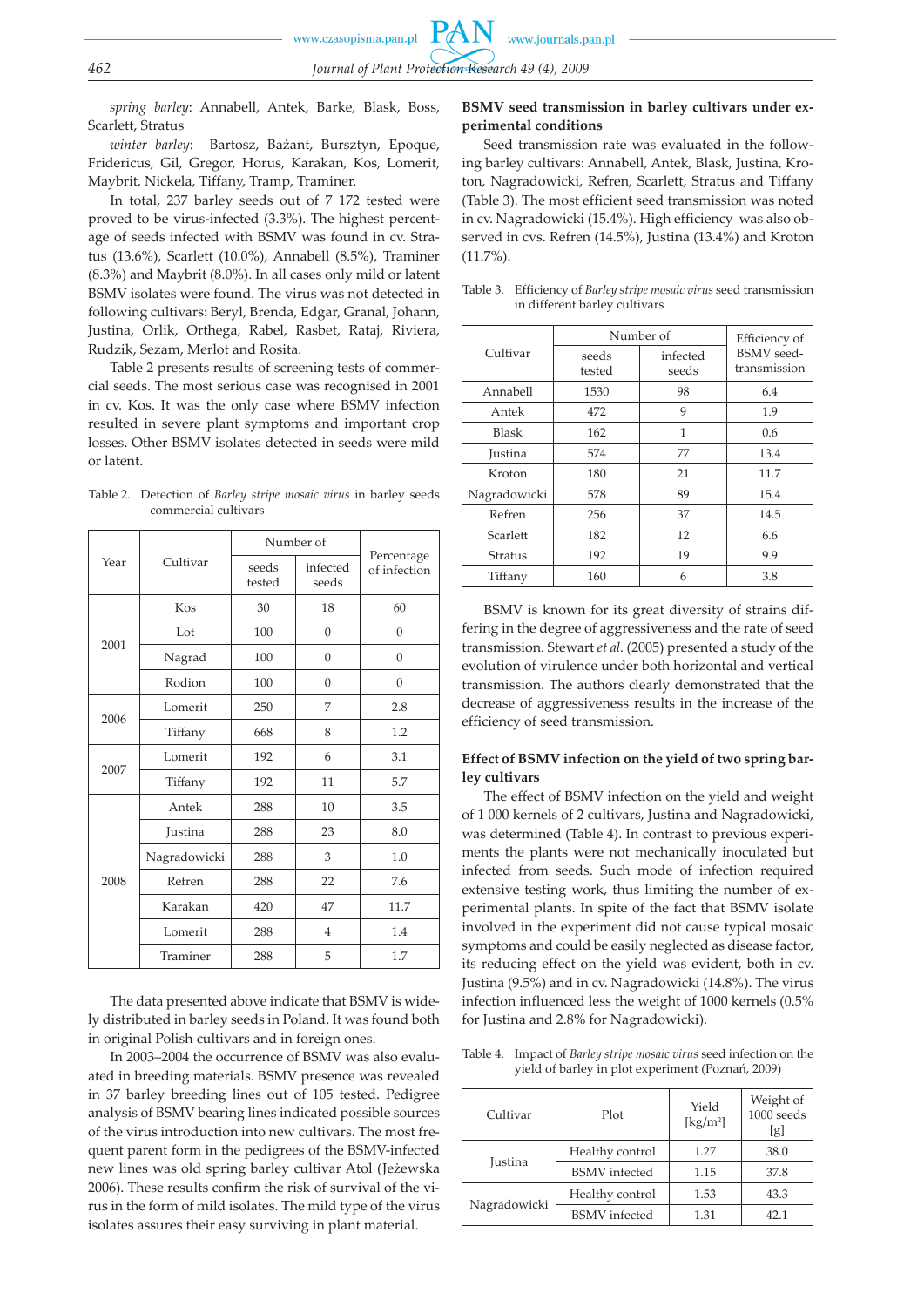In previous field experiment the impact of BSMV infection on the yield and weight of 1 000 kernels was evaluated using two spring barley cultivars, Annabell and Blask, mechanically infected with mild isolate of BSMV. The highest yield loss was noticed in 2004 for cv. Annabell. The yield loss amounted to 17.1% and 1000 kernels weight was lower about 9.2% comparing to the healthy control. These differences were confirmed statistically (Jeżewska 2006). Much data were reported on the serious yield reduction due to the infection of barley with BSMV (Carroll 1980; Chiko and Baker 1978; Eslick 1953). However the authors estimated crop losses for typical or even strongly aggressive BSMV isolates while our results refer to mild ones. When infection develops without visible symptoms, growers are not aware of the reason of decreased yield. However crop losses on the level up to 10% should not be ignored.

### **Seed transmission rate of MDMV and SCMV in two maize cultivars**

Preliminary data concerning the rate of seed transmission of two maize mosaic viruses, MDMV and SCMV, in two maize cultivars, Arobase and Blask, are presented in Table 5. In both cultivars the efficiency of virus seed transmission was higher than expected on the basis of literature data (Fuchs 2004; Hill *et al.* 1974; Mickel *et al.* 1984). In cv. Arobase it was 1.1% for MDMV and 1.7% for SCMV, and in cv. Blask 6.5% and 1.8%, respectively. Taking into account that MDMV and SCMV are readily transmitted by aphids, the demonstrated level of their seed transmission rate should not be ignored.

| Table 5. Efficiency of seed transmission of Maize dwarf mosaic |
|----------------------------------------------------------------|
| virus (MDMV) and Sugarcane mosaic virus (SCMV) in              |
| two maize cultivars                                            |
|                                                                |

|              | Detection of infection                                          |                                                        |                                                                 |                                                        |
|--------------|-----------------------------------------------------------------|--------------------------------------------------------|-----------------------------------------------------------------|--------------------------------------------------------|
|              | <b>MDMV</b>                                                     |                                                        | <b>SCMV</b>                                                     |                                                        |
| Cultivar     | number of<br>infected<br>seeds/<br>number<br>of seeds<br>tested | rate of<br>seed trans-<br>mission<br>$\lceil\% \rceil$ | number of<br>infected<br>seeds/<br>number<br>of seeds<br>tested | rate of<br>seed trans-<br>mission<br>$\lceil\% \rceil$ |
| Arobase      | 17/1553                                                         | 1.1                                                    | 23/1612                                                         | 1.7                                                    |
| <b>Blask</b> | 85/1306                                                         | 6.5                                                    | 55/3076                                                         | 1.8                                                    |

# **CONCLUSIONS**

In summary, it was demonstrated that BSMV, the principal seed-transmitted cereal virus, is widely distributed in barley seeds in Poland. In spite of the fact that it usually occurs in the form of mild strains and infection is often symptomless the crop losses due to the infections may be important. Therefore some control measures for barley seeds in breeders' collections and for seed cultures should be recommended.

# **ACKNOWLEDGEMENTS**

The authors wish to thank ing. Maria Lubik for excellent technical assistance.

### **REFERENCES**

- Bϋchen-Osmond C. 1996. Barley stripe mosaic hordeivirus. p. 157-162. In: "Viruses of Plants. Descriptions and Lists from the VIDE Database" (A.A. Brunt, K. Crabtree, M.J. Dalwitz, A.J. Gibbs, L. Watson, eds.). CAB International, Cambridge, UK, 1484 pp.
- Carroll T.W. 1980. Barley stripe mosaic virus: its economic importance and control. Plant Dis. 64: 136–140.
- Chiko A.W., Baker R.J. 1978. Economic significance of barley stripe mosaic virus in Canadian prairies. Can J. Plant Sci. 58: 331–340.
- Clark M.F., Adams A.N. 1977. Characteristics of the microplate method of enzyme linked immunosorbent assay for the detection of plant viruses. J. Gen. Virol. 34, 475–483.
- Eslick R.F. 1953. Yield reductions in Glacier barley associated with virus infection. Plant Dis. Rep. 37: 290–291.
- Ford R.E., Tosic M., Shukla D.D. 1989. Maize dwarf mosaic virus. AAB Descriptions of Plant Viruses 341: 1–4.
- Fuchs E. 2004. Sugarcane mosaic virus. p. 690–693. In: "Viruses and virus diseases of *Poaceae* (*Gramineae*)" (H. Lapierre, P.A. Signoret, red.). INRA, Paris, 852 pp.
- Gordon D.T. 2004. Maize dwarf mosaic virus. p. 644-649. In: "Viruses and virus diseases of *Poaceae* (*Gramineae*)" (H. Lapierre, P.A. Signoret, red.). INRA, Paris, 852 pp.
- Hill J. H., Martinson C.A., Russell W.A. 1974. Seed transmission of maize dwarf mosaic and wheat streak mosaic viruses in maize and response of inbred lines. Crop Sci. 14: 232–235.
- Hohmann F., Fuchs E., Gruntzig M., Oertel U. 1999. A contribution to the ecology of *Sugarcane mosaic potyvirus* (SCMV) and *Maize dwarf mosaic potyvirus* (MDMV) in Germany. Z. Pl. Dis. Protect. 106 (3): 314–324.
- Jeżewska M. 2002. Wirusy zbóż przenoszone przez nasiona. Post. Nauk Rol. 4: 127–140.
- Jeżewska M. Trzmiel K. 2005. *Tobacco mosaic virus* (TMV) in winter barley – transmission with seeds. Phytopathol. Pol. 38: 103–106.
- Jeżewska M. 2006. Seed-transmitted cereal viruses occurrence in Poland and potential harmfulness. Phytopathol. Pol. 42: 57–59.
- Jeżewska M., Trzmiel K. 2007. An unusual strain of *Tobacco mosaic virus* in natural infections of rye and triticale plants in Poland. Phytopathol. Pol. 46: 57–61.
- Jeżewska M., Trzmiel K. 2008. Identification of *Maize dwarf mosaic virus* in Poland. Plant Dis. 92 (6), p. 981.
- Mickel M.A., D'Arcy C.J., Ford R.E. 1984. Seed transmission of maize dwarf mosaic virus in sweet corn. Phytopath. Z. 110: 185–191.
- Persley D.M. 1996. Sugarcane mosaic potyvirus. p. 1204-1207. In: "Viruses of Plants. Descriptions and Lists from the VIDE Database" (A.A. Brunt, K. Crabtree, M.J. Dalwitz, A.J. Gibbs, L. Watson, eds.). CAB International, Cambridge, UK, 1484 pp.
- Stewart A.D., Logsdon J.M., Kelley S.E. 2005. An empirical study of the evolution of virulence under both horizontal and vertical transmission. Evolution 59: 730–739.
- Trzmiel K. 2009. First report of *Sugarcane mosaic virus* infecting maize in Poland. Plant Dis. 93 (10), p. 1078.